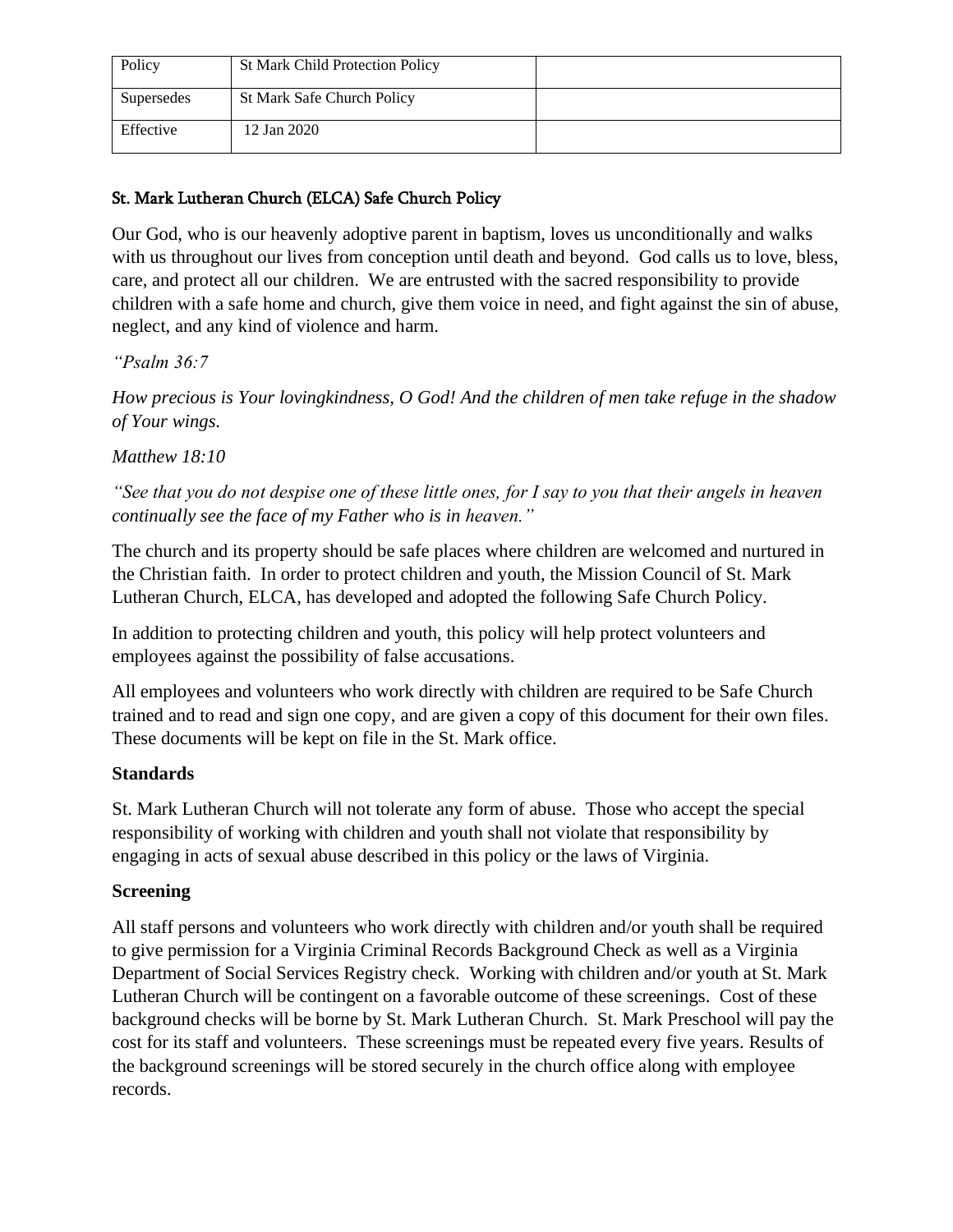| Policy     | <b>St Mark Child Protection Policy</b> |  |
|------------|----------------------------------------|--|
| Supersedes | St Mark Safe Church Policy             |  |
| Effective  | 12 Jan 2020                            |  |

# **Training**

All staff, volunteers, and members of the mission council will receive training at least every five years on child sexual abuse and its elements and the Safe Church Policy and its requirements. The Safe Church Committee will be determine the nature of and schedule for the training based on the congregation's and the pre-school's requirements.

# **Safe Church Committee**

A standing Safe Church Committee will be established consisting as a minimum of a chair person and members representing the mission council, the pre-school, the Sunday school, the youth minister, and the congregation at large. The committee will determine the training regarding prevention of child sexual abuse and the Safe Church policy to be presented and will schedule the training to accommodate the needs of the preschool and the congregation. The committee chair will 1) submit background investigation forms for volunteers and employees to the responsible agency, 2) track the results of the investigations, 2) maintain a roster of approved volunteers and employees, 3) inform volunteers and employees when their background checks and training are due for renewal.

### **Visual Access**

Classrooms and other spaces where children are served will have windows installed in their doors so that there is visual access to the room. These windows shall not be covered. Screens may be installed on the pre-school doors to enable windows to be covered in the event of an active intruder or during intruder drills. The screens must be opened except during intruder drills or to protect children from hostile intruders.

### **Two Person Rule**

Except as provided below, at least two Safe Church-trained workers, at least one of whom is an adult, shall be present at all church activities involving children and/or youth. Activities which meet in a classroom-like setting (e.g. Sunday Church School, Vacation Bible School, Choir Rehearsal) may be supervised by one worker in a classroom where there is visual access to the classroom (e.g. a door with a window, an open door) and there are other workers in the immediate vicinity. Nursery workers and Sunday Church School Teachers of preschool children shall always work in pairs. The second workers may be a youth of at least 6th grade age. The two person rule also applies to the driving of children to St. Mark sponsored activities that occur outside of St. Mark facilities.

The two person rule does not apply to the pre-school. Instead, its staffing levels are in accordance with state licensing requirements which will supplant this section of the Safe Church Policy.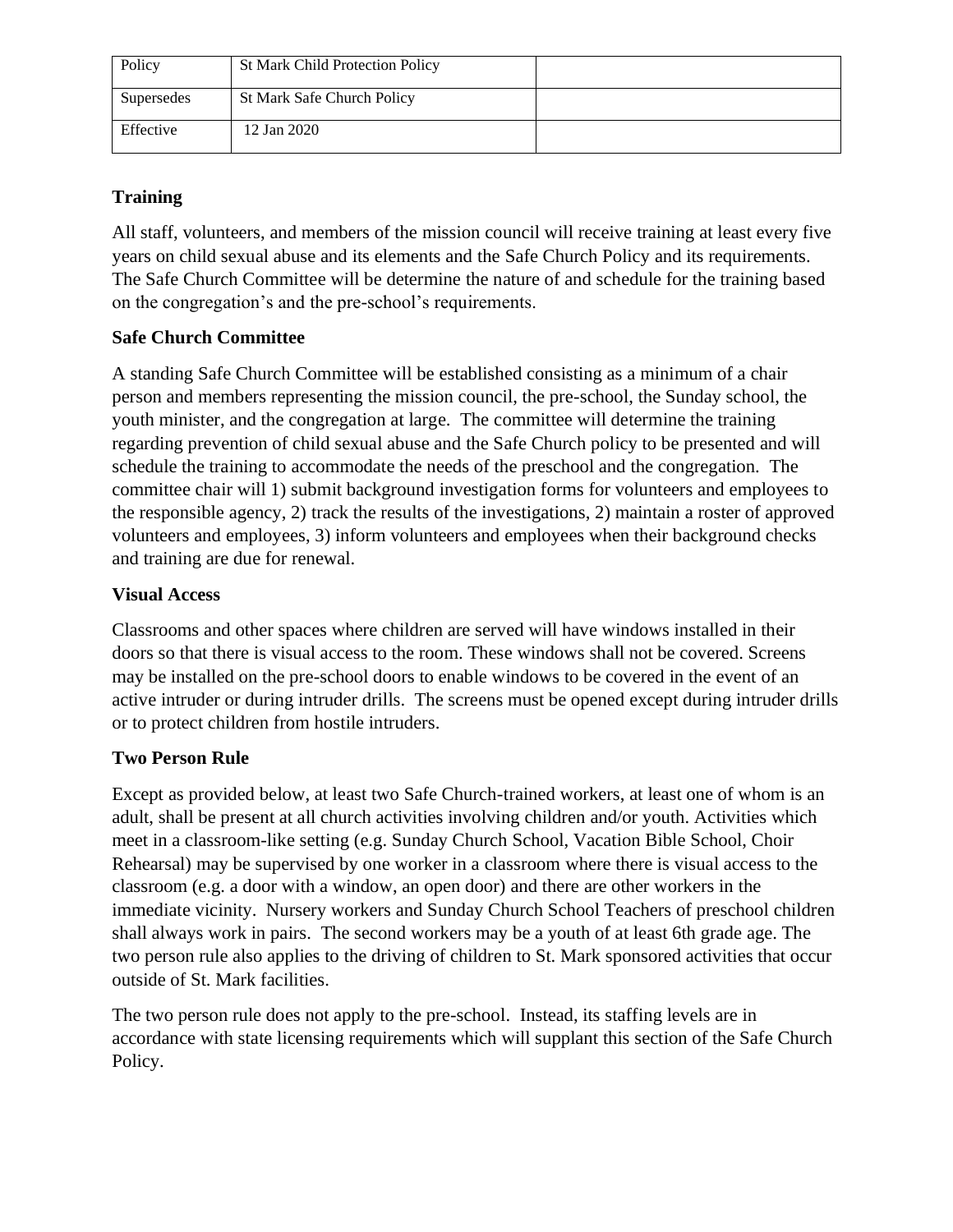| Policy     | <b>St Mark Child Protection Policy</b> |  |
|------------|----------------------------------------|--|
| Supersedes | St Mark Safe Church Policy             |  |
| Effective  | 12 Jan 2020                            |  |

## **Three Month Waiting Rule**

New members and active non-members shall not be recruited or encouraged to accept positions that work directly with children or youth until they have been members for three months. This has the added benefit of allowing new members to integrate into the congregation before accepting a volunteer position that requires great commitment.

The Pastor can waive this requirement if it can be verified that the applicant has worked with children and/or youth in another congregation, and in good standing, for at least one year.

#### **Supervision**

Church volunteers will be supervised by the staff person responsible for that specific area of ministry. Most often that is the Pastor or other program staff person. Employees of the preschool will be supervised by the Director of the Preschool.

#### **Accountability**

Anyone who has knowledge or suspicion of child sexual abuse taking place at St. Mark Lutheran Church or during a St. Mark Lutheran Church sponsored event is required to report the abuse to the Department of Social Services and/or the local police. By law, we are all mandated reporters and, therefore, required to contact the proper authorities within 24 hours of the suspected incident. Reports can be submitted anonymously.

After the mandate reporter has completed the required reporting, he/she will inform the pastor of the incident. The pastor will notify a parent of the victim of the incident unless the parent is the suspected abuser. If the suspected abuser is an employee or a volunteer working with children, he/she will be suspended from their position pending the outcome of the investigation. St. Mark will cooperate fully with the governmental authority investigating allegations of abuse.

### **Providing Community for Sexual Offenders**

In keeping with our profound belief that all are welcome in God's church, St. Mark will permit known sexual offenders to attend our worship services and/or adult Sunday school unless this participation is prohibited by state law. The offender will, however, be subject to the following restrictions. The pastor will inform the congregation of the identity of the sexual offender and explain the conditions under which the offender will be allowed to be a part or the St. Mark community. Supervisors will be assigned to the offender to accompany him/her whenever he/she is on St. Mark property. The offender is permitted to attend worship services, special programs such as Lenten studies and services, and adult Sunday school, but must be accompanied at all times by a supervisor. The offender must make arrangements at least one week prior to the event to ensure that a supervisor will be available to accompany him/her. The offender may not hold a position of leadership within St. Mark. The offender may never work with the children or youth. The offender may never enter the space occupied by the pre-school.